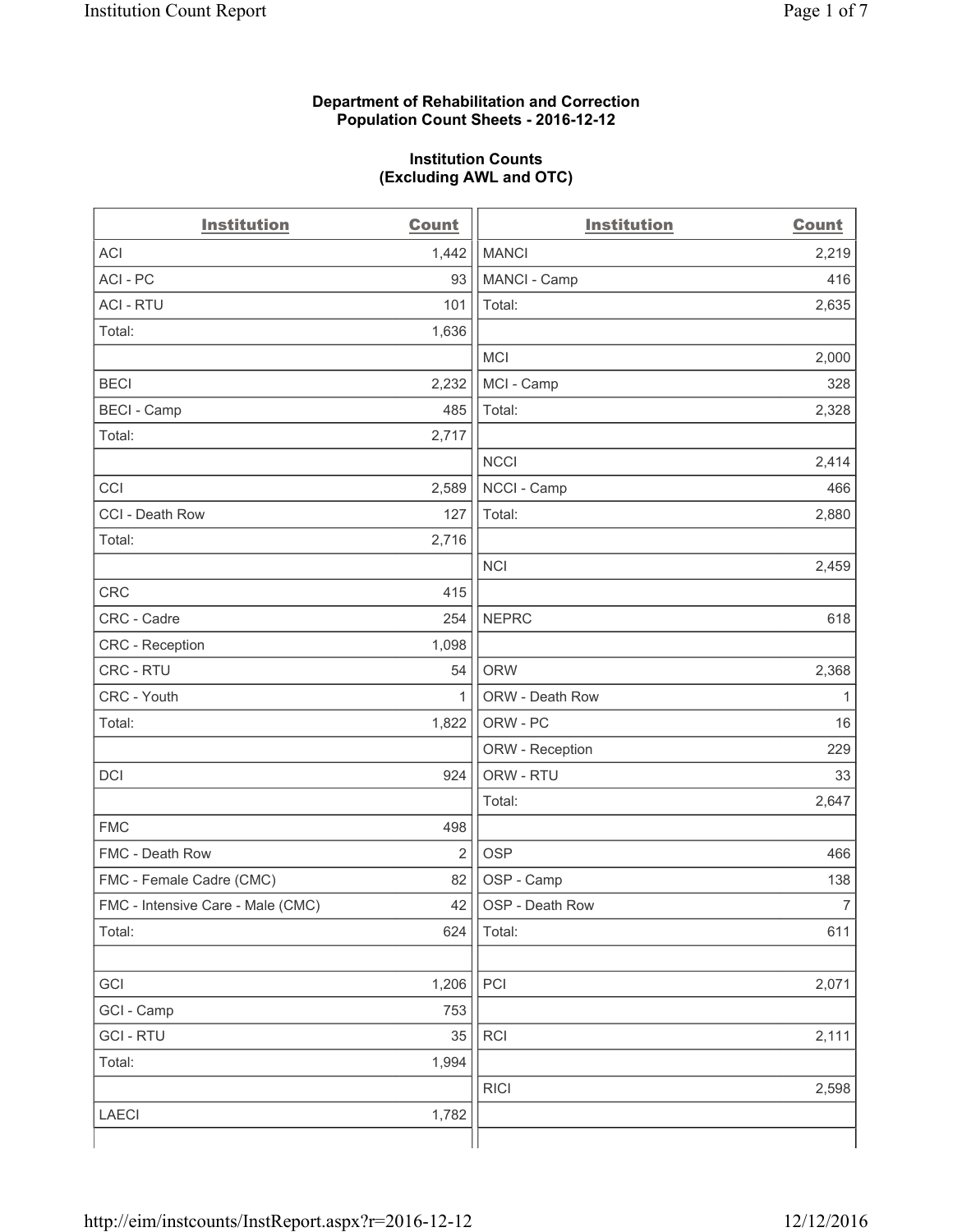|                          |       | SCI            |                          | 2,041  |
|--------------------------|-------|----------------|--------------------------|--------|
| LECI                     | 2,111 |                |                          |        |
| LECI - Camp              | 195   | SOCF           |                          | 1,200  |
| Total:                   | 2,306 | SOCF - RTU     |                          | 56     |
|                          |       | Total:         |                          | 1,256  |
| LOCI                     | 2,262 |                |                          |        |
|                          |       | <b>TCI</b>     |                          | 1,065  |
| LORCI                    | 282   | TCI - Camp     |                          | 447    |
| LORCI - Cadre            | 159   | Total:         |                          | 1,512  |
| <b>LORCI - Reception</b> | 1,207 |                |                          |        |
| Total:                   | 1,648 | <b>TOCI</b>    |                          | 1,052  |
|                          |       | TOCI - PC      |                          | 98     |
| <b>MACI</b>              | 1,031 | Total:         |                          | 1,150  |
| MACI - Minimum           | 1,282 |                |                          |        |
| Total:                   | 2,313 | <b>WCI</b>     |                          | 1,143  |
|                          |       | <b>WCI-RTU</b> |                          | 83     |
|                          |       | Total:         |                          | 1,226  |
|                          |       |                | <b>Total Population:</b> | 50,887 |

\* The Total Population includes 30 Offenders with Reason Codes 30 & 31. \*\* The Total Population includes 40 Offenders with Reason Code 0A.

| (Include AWL and Exclude OTC) |                   |             |                |               |              |  |
|-------------------------------|-------------------|-------------|----------------|---------------|--------------|--|
| <b>Security Level</b>         |                   | <b>Body</b> | <b>AWL</b>     | <u>(-OTC)</u> | <b>Total</b> |  |
| Total Level 5                 |                   | 100         |                |               | 100          |  |
| <b>Total Level 4</b>          |                   | 1,959       | 37             | 30            | 1,966        |  |
| Total Level 3                 |                   | 12,025      | 162            | 131           | 12,056       |  |
| Total Level 2                 |                   | 16,418      | 223            | 157           | 16,484       |  |
| Total Level 1                 |                   | 15,876      | 160            | 82            | 15,954       |  |
| Total Death Row               |                   | 137         | $\overline{2}$ |               | 138          |  |
|                               | <b>Total Male</b> | 46,515      | 585            | 402           | 46,698       |  |

# **Male Population by Security Level**

# **Female Population by Institution (Include AWL and Exclude OTC)**

| <b>Institution</b>       | <b>Body</b> | <b>AWL</b> | $(-OTC)$ | <b>Total</b> |
|--------------------------|-------------|------------|----------|--------------|
| <b>DCI</b>               | 924         | 8          |          | 925          |
| <b>FMC</b>               | 23          |            |          | 25           |
| FMC - Female Cadre (CMC) | 82          |            |          | 83           |
| <b>NEPRC</b>             | 618         | 14         | 8        | 624          |
| <b>ORW</b>               | 2,366       | 41         | 24       | 2,383        |
|                          |             |            |          |              |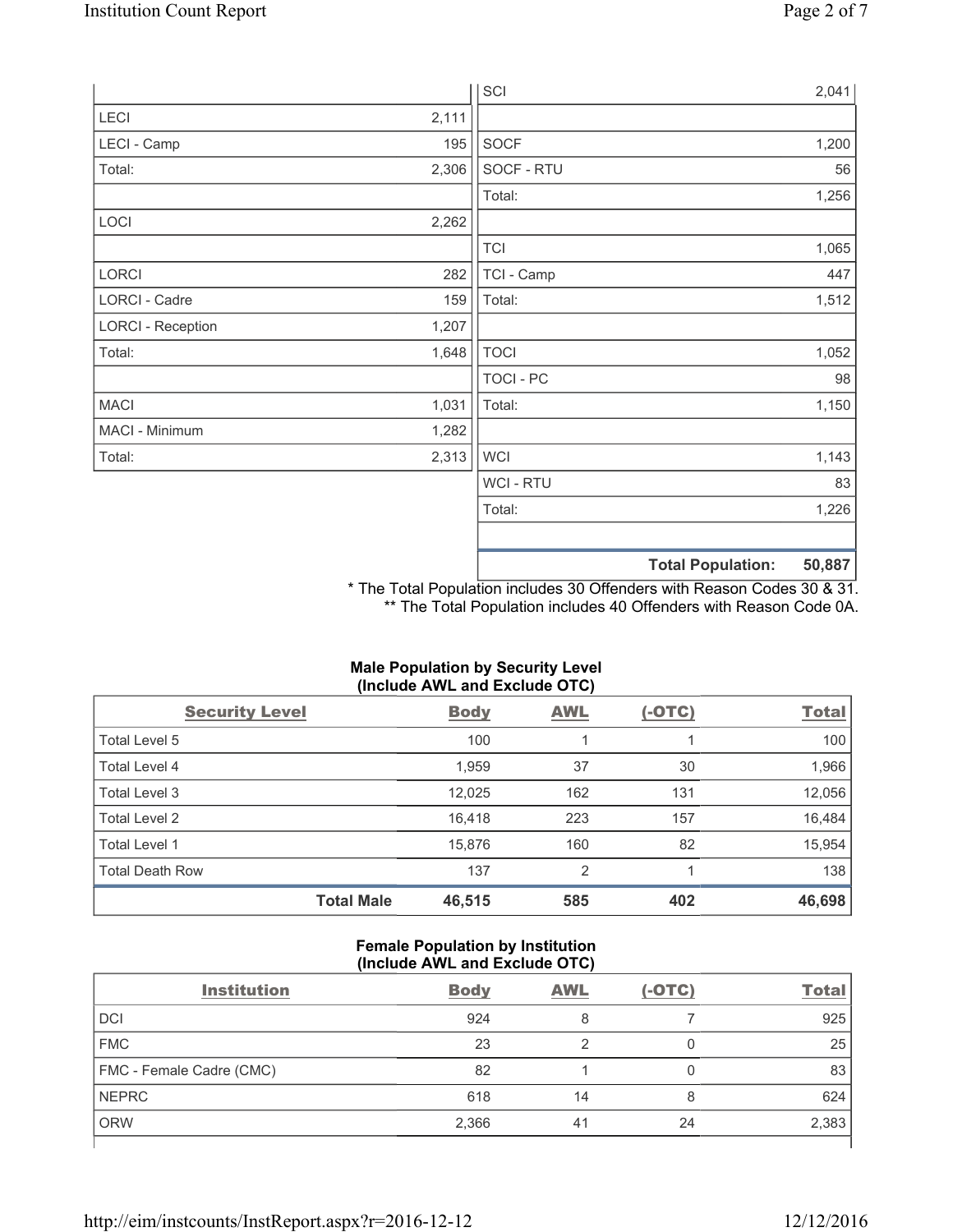| <b>ORW - Death Row</b> |                          |        | 0   |     |        |
|------------------------|--------------------------|--------|-----|-----|--------|
| ORW - PC               |                          | 16     | 0   |     | 16     |
| ORW - Reception        |                          | 229    |     |     | 229    |
| ORW - RTU              |                          | 33     |     |     | 33     |
|                        | <b>Total Female</b>      | 4,292  | 66  | 39  | 4,319  |
|                        | <b>Total Population:</b> | 50,807 | 651 | 441 | 51,017 |

#### **Male Population by Institution: Security Level 5 (Include AWL and Exclude OTC)**

|             | <b>Institution</b>   | <b>Body</b> | <b>AWL</b> | $(-OTC)$ | <b>Total</b> |
|-------------|----------------------|-------------|------------|----------|--------------|
| <b>OSP</b>  |                      | 97          |            |          | 97           |
| <b>SOCF</b> |                      |             |            |          |              |
| SOCF - RTU  |                      |             |            |          |              |
|             | <b>Total Level 5</b> | 100         |            |          | 100          |

# **Male Population by Institution: Security Level 4 (Include AWL and Exclude OTC)**

| <b>Institution</b>       | <b>Body</b>    | <b>AWL</b>          | $(-OTC)$            | <b>Total</b>   |
|--------------------------|----------------|---------------------|---------------------|----------------|
| <b>ACI</b>               | $\overline{2}$ | $\mathsf{O}\xspace$ | $\mathsf 0$         | $\sqrt{2}$     |
| <b>BECI</b>              | $\mathbf{1}$   | $\mathbf 0$         | $\mathsf{O}\xspace$ | 1              |
| CCI                      | 5              | $\mathsf{O}\xspace$ | $\mathbf 0$         | 5              |
| CRC                      | 14             | $\mathbf 1$         | 1                   | 14             |
| CRC - Reception          | $\,6$          | $\mathsf{O}\xspace$ | $\mathsf{O}\xspace$ | 6              |
| CRC - RTU                | 1              | $\mathsf{O}\xspace$ | $\mathsf 0$         | $\mathbf{1}$   |
| LECI                     | 12             | $\mathsf{O}\xspace$ | $\mathbf 0$         | 12             |
| LORCI                    | $\,6$          | $\mathbf 2$         | $\overline{2}$      | 6              |
| <b>LORCI - Reception</b> | $\overline{4}$ | $\mathsf{O}\xspace$ | $\mathsf{O}\xspace$ | $\overline{4}$ |
| <b>MACI</b>              | 20             | $\mathsf{O}\xspace$ | $\mathbf 0$         | 20             |
| <b>MANCI</b>             | 31             | $\overline{2}$      | $\overline{2}$      | 31             |
| <b>NCCI</b>              | $\mathbf{1}$   | $\mathbf 0$         | $\mathbf 0$         | $\mathbf{1}$   |
| NCI                      | $\overline{2}$ | $\mathsf{O}\xspace$ | $\mathsf 0$         | $\overline{2}$ |
| <b>OSP</b>               | 366            | 5                   | 4                   | 367            |
| <b>RCI</b>               | 19             | $\mathbf{1}$        | 1                   | 19             |
| <b>RICI</b>              | $\overline{7}$ | 0                   | $\mathbf 0$         | $\overline{7}$ |
| SCI                      | $\overline{2}$ | $\mathbf 0$         | $\mathbf 0$         | $\overline{2}$ |
| SOCF                     | 1,184          | 17                  | 16                  | 1,185          |
| SOCF - RTU               | 50             | $\mathbf 1$         | 1                   | 50             |
| <b>TCI</b>               | $\mathbf{1}$   | $\mathbf 0$         | $\mathbf 0$         | $\mathbf{1}$   |
| <b>TOCI</b>              | 192            | 8                   | 3                   | 197            |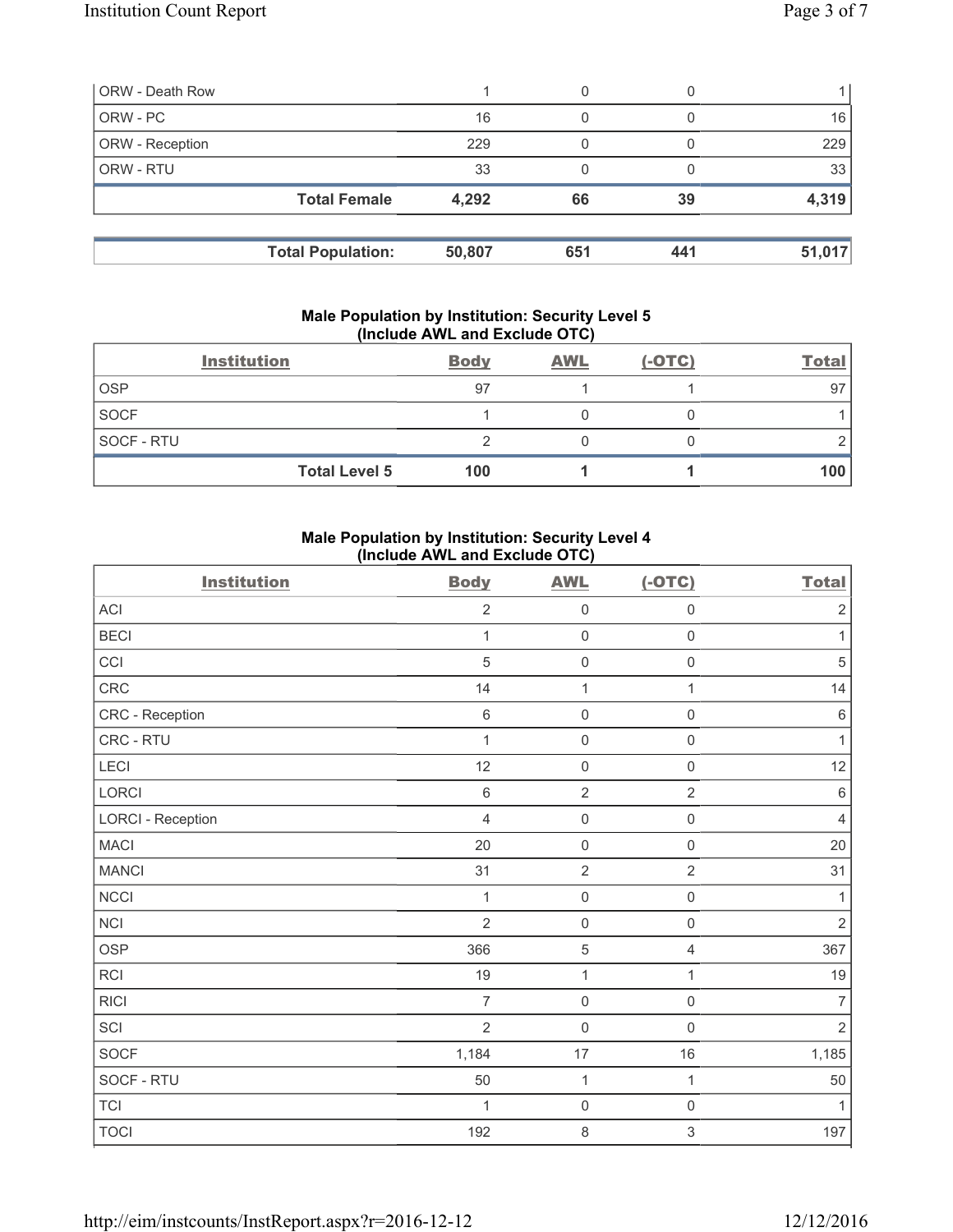| TOCI - PC      |                      | 17    |    |    | 17    |
|----------------|----------------------|-------|----|----|-------|
| <b>WCI</b>     |                      | 14    |    |    | 14    |
| <b>WCI-RTU</b> |                      |       |    |    |       |
|                | <b>Total Level 4</b> | 1,959 | 37 | 30 | 1,966 |

#### **Male Population by Institution: Security Level 3 (Include AWL and Exclude OTC)**

| <b>Institution</b>                | <b>Body</b>               | <b>AWL</b>          | $(-OTC)$                  | <b>Total</b>              |
|-----------------------------------|---------------------------|---------------------|---------------------------|---------------------------|
| <b>ACI</b>                        | 26                        | $\mathsf{O}\xspace$ | $\mathsf 0$               | 26                        |
| <b>BECI</b>                       | $\ensuremath{\mathsf{3}}$ | $\mathsf 0$         | $\mathsf{O}\xspace$       | $\sqrt{3}$                |
| CCI                               | 6                         | $\mathsf{O}\xspace$ | $\mathsf 0$               | $\,6$                     |
| CRC                               | 97                        | $\sqrt{5}$          | $\ensuremath{\mathsf{3}}$ | 99                        |
| CRC - Cadre                       | 165                       | $\mathsf{O}\xspace$ | $\mathsf 0$               | 165                       |
| CRC - Reception                   | 784                       | 16                  | 11                        | 789                       |
| CRC - RTU                         | 51                        | $\mathsf{O}\xspace$ | $\mathsf 0$               | 51                        |
| CRC - Youth                       | $\mathbf{1}$              | $\mathsf{O}\xspace$ | $\mathsf 0$               | 1                         |
| <b>FMC</b>                        | 6                         | $\mathsf{O}\xspace$ | $\mathsf 0$               | $\,6$                     |
| FMC - Intensive Care - Male (CMC) | $\overline{2}$            | $\mathsf{O}\xspace$ | $\mathsf 0$               | $\overline{2}$            |
| GCI                               | $\mathbf 1$               | $\mathsf{O}\xspace$ | $\mathsf 0$               | 1                         |
| <b>LAECI</b>                      | $\mathbf{1}$              | $\mathsf{O}\xspace$ | $\mathsf 0$               | 1                         |
| LECI                              | 2,004                     | $\boldsymbol{7}$    | $\,6\,$                   | 2,005                     |
| LOCI                              | 4                         | $\mathbf 0$         | $\mathsf 0$               | 4                         |
| LORCI                             | 95                        | 38                  | 31                        | 102                       |
| LORCI - Cadre                     | 100                       | $\mathsf{O}\xspace$ | $\mathsf 0$               | 100                       |
| <b>LORCI - Reception</b>          | 779                       | $\overline{2}$      | $\sqrt{2}$                | 779                       |
| <b>MACI</b>                       | 956                       | 11                  | 10                        | 957                       |
| <b>MANCI</b>                      | 2,121                     | 29                  | 25                        | 2,125                     |
| MCI                               | $\ensuremath{\mathsf{3}}$ | $\mathsf{O}\xspace$ | $\mathsf{O}\xspace$       | $\ensuremath{\mathsf{3}}$ |
| <b>NCCI</b>                       | $10$                      | $\mathbf 1$         | $\mathbf{1}$              | 10                        |
| <b>NCI</b>                        | $\overline{2}$            | $\mathsf{O}\xspace$ | $\mathsf 0$               | $\overline{2}$            |
| PCI                               | 36                        | $\mathbf{1}$        | $\mathsf 0$               | 37                        |
| <b>RCI</b>                        | 1,824                     | 26                  | 20                        | 1,830                     |
| <b>RICI</b>                       | $\mathbf{1}$              | $\mathbf 1$         | $\mathbf 1$               | $\mathbf{1}$              |
| SCI                               | $\overline{7}$            | $\mathbf{1}$        | $\mathbf{1}$              | $\overline{7}$            |
| <b>SOCF</b>                       | 14                        | $\mathsf 0$         | $\mathsf 0$               | 14                        |
| SOCF - RTU                        | $\overline{4}$            | $\mathbf 0$         | $\mathsf 0$               | 4                         |
| <b>TCI</b>                        | 983                       | 11                  | $\,8\,$                   | 986                       |
| TCI - Camp                        | $\sqrt{2}$                | $\mathsf 0$         | $\mathsf 0$               | $\overline{2}$            |
| <b>TOCI</b>                       | 715                       | $\,8\,$             | $\overline{7}$            | 716                       |
| <b>TOCI - PC</b>                  | 81                        | $\mathsf{O}\xspace$ | $\mathsf{O}\xspace$       | 81                        |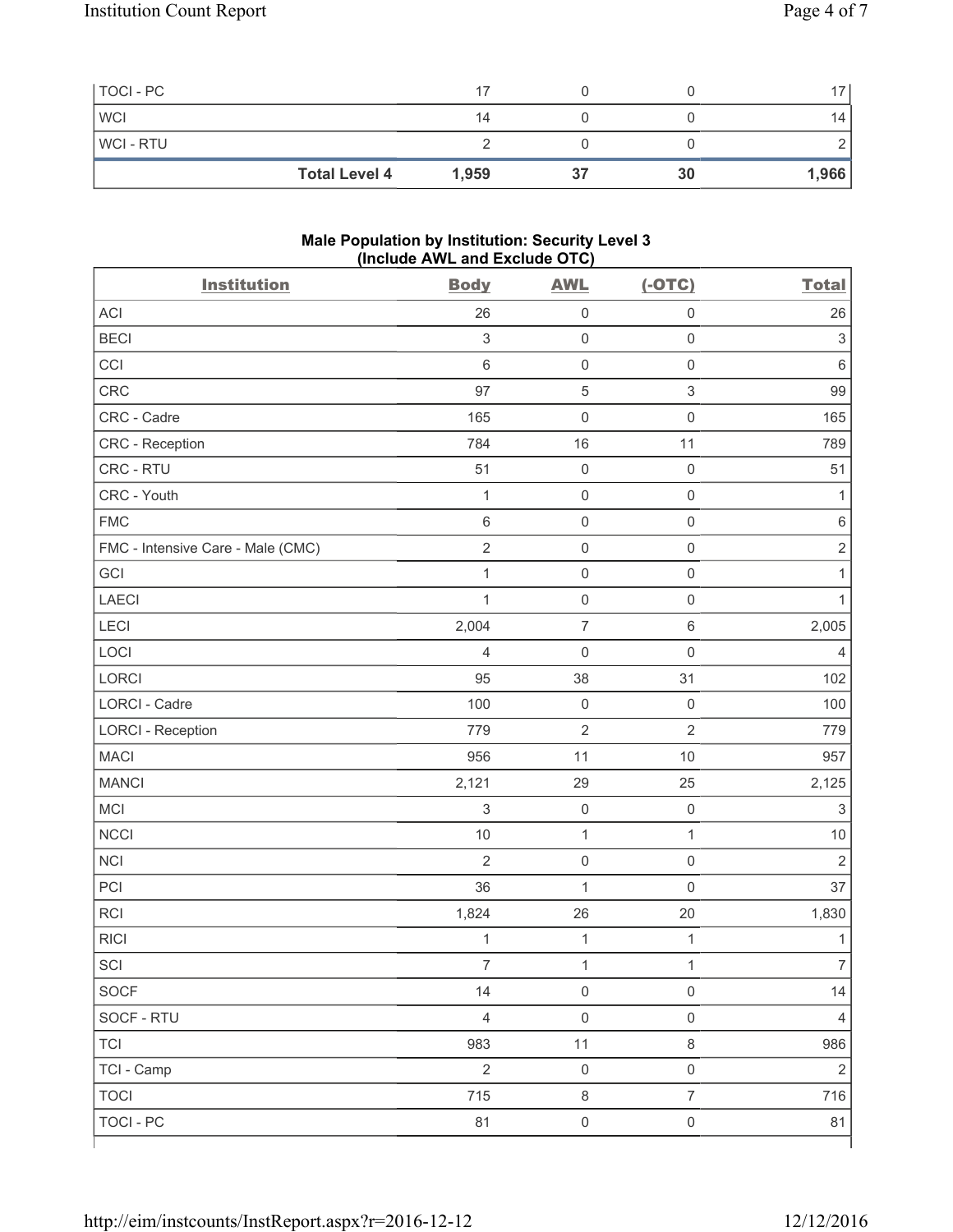| <b>WCI</b>     |                      | 1,066  |     |     | 066    |
|----------------|----------------------|--------|-----|-----|--------|
| <b>WCI-RTU</b> |                      | 75     |     |     | 75.    |
|                | <b>Total Level 3</b> | 12,025 | 162 | 131 | 12,056 |

# **Male Population by Institution: Security Level 2 (Include AWL and Exclude OTC)**

| <b>Institution</b>                | <b>Body</b>  | <b>AWL</b>          | $(-OTC)$            | <b>Total</b> |
|-----------------------------------|--------------|---------------------|---------------------|--------------|
| <b>ACI</b>                        | 740          | $\,$ 5 $\,$         | $\overline{4}$      | 741          |
| ACI-PC                            | 92           | $\mathsf{O}\xspace$ | $\mathsf{O}\xspace$ | 92           |
| <b>ACI - RTU</b>                  | 67           | $\mathbf 0$         | $\mathsf 0$         | 67           |
| <b>BECI</b>                       | 1,418        | 20                  | 10                  | 1,428        |
| CCI                               | 1,835        | $\,8\,$             | $\overline{4}$      | 1,839        |
| <b>CRC</b>                        | 140          | $\mathbf{1}$        | $\mathbf{1}$        | 140          |
| CRC - Cadre                       | 89           | $\mathsf{O}\xspace$ | $\mathsf{O}\xspace$ | 89           |
| CRC - Reception                   | 196          | $\,6\,$             | $\,6\,$             | 196          |
| CRC - RTU                         | $\mathbf{1}$ | $\mathsf{O}\xspace$ | $\mathsf{O}\xspace$ | $\mathbf 1$  |
| <b>FMC</b>                        | 6            | $\mathsf 0$         | $\mathsf{O}\xspace$ | $\,6\,$      |
| FMC - Intensive Care - Male (CMC) | 20           | $\mathsf{O}\xspace$ | $\mathsf 0$         | 20           |
| GCI                               | 637          | $\boldsymbol{9}$    | $\,6\,$             | 640          |
| <b>GCI-RTU</b>                    | 27           | $\mathbf 0$         | $\mathsf 0$         | 27           |
| <b>LAECI</b>                      | 1,151        | 14                  | 11                  | 1,154        |
| LECI                              | 84           | $\mathbf 0$         | $\mathsf 0$         | 84           |
| LOCI                              | 1,244        | 12                  | $\boldsymbol{9}$    | 1,247        |
| LORCI                             | 144          | 33                  | 29                  | 148          |
| LORCI - Cadre                     | 54           | $\mathsf{O}\xspace$ | $\mathsf 0$         | 54           |
| <b>LORCI - Reception</b>          | 303          | $\mathsf{O}\xspace$ | $\mathsf 0$         | 303          |
| <b>MACI</b>                       | 55           | $\mathbf{1}$        | $\mathbf{1}$        | 55           |
| <b>MANCI</b>                      | 40           | 1                   | $\mathbf{1}$        | 40           |
| MCI                               | 1,495        | 18                  | 12                  | 1,501        |
| MCI - Camp                        | $\mathbf{1}$ | $\mathbf 0$         | $\mathbf 0$         | $\mathbf{1}$ |
| <b>NCCI</b>                       | 1,451        | 18                  | 14                  | 1,455        |
| NCCI - Camp                       | 15           | $\mathsf{O}\xspace$ | $\mathbf 0$         | 15           |
| NCI                               | 1,664        | 18                  | 14                  | 1,668        |
| PCI                               | 675          | 18                  | $\,$ 5 $\,$         | 688          |
| RCI                               | 268          | $\mathsf 0$         | $\mathsf 0$         | 268          |
| <b>RICI</b>                       | 1,535        | 32                  | 23                  | 1,544        |
| SCI                               | 859          | $\boldsymbol{9}$    | $\overline{7}$      | 861          |
| <b>TCI</b>                        | 31           | $\mathsf{O}\xspace$ | $\mathsf{O}\xspace$ | 31           |
| <b>TOCI</b>                       | 14           | $\mathsf{O}\xspace$ | $\mathsf{O}\xspace$ | 14           |
| <b>WCI</b>                        | 62           | $\mathsf{O}\xspace$ | $\mathsf{O}\xspace$ | 62           |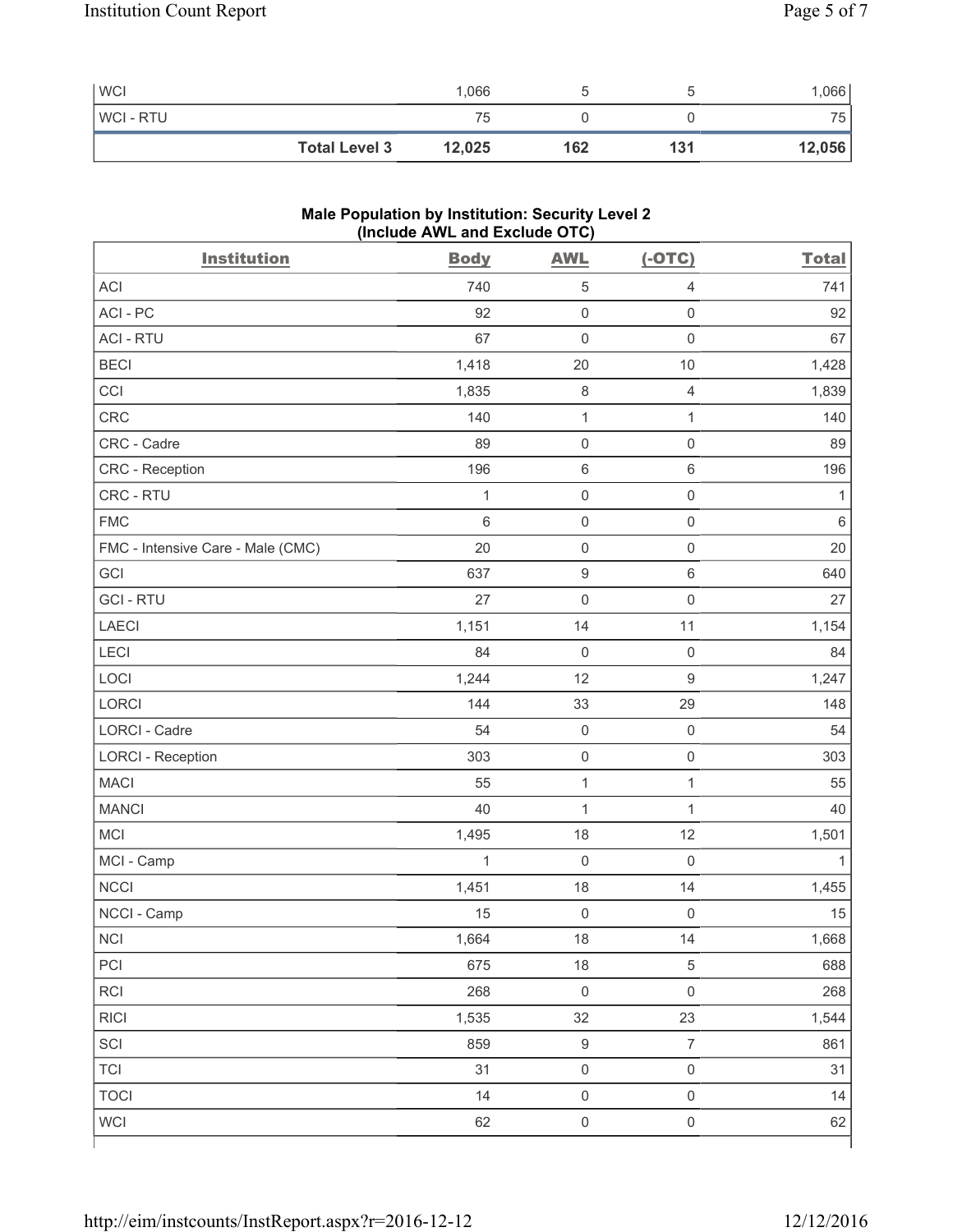| <b>WCI-RTU</b> |                      |        |     |     |        |
|----------------|----------------------|--------|-----|-----|--------|
|                | <b>Total Level 2</b> | 16,418 | 223 | 157 | 16,484 |

| ACI<br>674<br>3<br>4<br>ACI-PC<br>$\mathsf{O}\xspace$<br>$\mathsf{O}\xspace$<br>1<br><b>ACI - RTU</b><br>34<br>$\mathsf{O}\xspace$<br>$\mathsf{O}\xspace$<br><b>BECI</b><br>810<br>6<br>$\overline{4}$<br><b>BECI - Camp</b><br>$\mathsf{O}\xspace$<br>485<br>$\mathsf{O}\xspace$<br>CCI<br>743<br>9<br>4<br><b>CRC</b><br>$\mathbf 1$<br>98<br>$\mathbf{1}$<br>CRC - Reception<br>106<br>$\sqrt{5}$<br>$\overline{4}$<br>CRC - RTU<br>1<br>$\mathsf{O}\xspace$<br>$\mathsf{O}\xspace$<br><b>FMC</b><br>462<br>$\,6\,$<br>$\overline{4}$<br>$\mathsf{O}\xspace$<br>FMC - Intensive Care - Male (CMC)<br>20<br>$\mathsf{O}\xspace$<br>GCI<br>5<br>568<br>19<br>GCI - Camp<br>753<br>$\mathbf 1$<br>1<br><b>GCI-RTU</b><br>8<br>$\mathsf{O}\xspace$<br>$\mathsf{O}\xspace$<br>LAECI<br>630<br>$\,6\,$<br>$\overline{4}$<br>LECI<br>$\sqrt{2}$<br>11<br>1<br>LECI - Camp<br>195<br>$\mathsf{O}\xspace$<br>0<br>LOCI<br>$\ensuremath{\mathsf{3}}$<br>1,014<br>$\mathsf{O}\xspace$<br>LORCI<br>$\,8\,$<br>36<br>8<br>LORCI - Cadre<br>5<br>$\mathsf{O}\xspace$<br>$\mathsf{O}\xspace$<br><b>LORCI - Reception</b><br>121<br>$\overline{\mathbf{c}}$<br>1 | <b>Institution</b> | <b>Body</b> | <b>AWL</b> | $(-OTC)$       | <b>Total</b>   |
|-----------------------------------------------------------------------------------------------------------------------------------------------------------------------------------------------------------------------------------------------------------------------------------------------------------------------------------------------------------------------------------------------------------------------------------------------------------------------------------------------------------------------------------------------------------------------------------------------------------------------------------------------------------------------------------------------------------------------------------------------------------------------------------------------------------------------------------------------------------------------------------------------------------------------------------------------------------------------------------------------------------------------------------------------------------------------------------------------------------------------------------------------------|--------------------|-------------|------------|----------------|----------------|
|                                                                                                                                                                                                                                                                                                                                                                                                                                                                                                                                                                                                                                                                                                                                                                                                                                                                                                                                                                                                                                                                                                                                                     |                    |             |            |                | 675            |
|                                                                                                                                                                                                                                                                                                                                                                                                                                                                                                                                                                                                                                                                                                                                                                                                                                                                                                                                                                                                                                                                                                                                                     |                    |             |            |                | 1              |
|                                                                                                                                                                                                                                                                                                                                                                                                                                                                                                                                                                                                                                                                                                                                                                                                                                                                                                                                                                                                                                                                                                                                                     |                    |             |            |                | 34             |
|                                                                                                                                                                                                                                                                                                                                                                                                                                                                                                                                                                                                                                                                                                                                                                                                                                                                                                                                                                                                                                                                                                                                                     |                    |             |            |                | 812            |
|                                                                                                                                                                                                                                                                                                                                                                                                                                                                                                                                                                                                                                                                                                                                                                                                                                                                                                                                                                                                                                                                                                                                                     |                    |             |            |                | 485            |
|                                                                                                                                                                                                                                                                                                                                                                                                                                                                                                                                                                                                                                                                                                                                                                                                                                                                                                                                                                                                                                                                                                                                                     |                    |             |            |                | 748            |
|                                                                                                                                                                                                                                                                                                                                                                                                                                                                                                                                                                                                                                                                                                                                                                                                                                                                                                                                                                                                                                                                                                                                                     |                    |             |            |                | 98             |
|                                                                                                                                                                                                                                                                                                                                                                                                                                                                                                                                                                                                                                                                                                                                                                                                                                                                                                                                                                                                                                                                                                                                                     |                    |             |            |                | 107            |
|                                                                                                                                                                                                                                                                                                                                                                                                                                                                                                                                                                                                                                                                                                                                                                                                                                                                                                                                                                                                                                                                                                                                                     |                    |             |            |                | $\mathbf{1}$   |
|                                                                                                                                                                                                                                                                                                                                                                                                                                                                                                                                                                                                                                                                                                                                                                                                                                                                                                                                                                                                                                                                                                                                                     |                    |             |            |                | 464            |
|                                                                                                                                                                                                                                                                                                                                                                                                                                                                                                                                                                                                                                                                                                                                                                                                                                                                                                                                                                                                                                                                                                                                                     |                    |             |            |                | 20             |
|                                                                                                                                                                                                                                                                                                                                                                                                                                                                                                                                                                                                                                                                                                                                                                                                                                                                                                                                                                                                                                                                                                                                                     |                    |             |            |                | 582            |
|                                                                                                                                                                                                                                                                                                                                                                                                                                                                                                                                                                                                                                                                                                                                                                                                                                                                                                                                                                                                                                                                                                                                                     |                    |             |            |                | 753            |
|                                                                                                                                                                                                                                                                                                                                                                                                                                                                                                                                                                                                                                                                                                                                                                                                                                                                                                                                                                                                                                                                                                                                                     |                    |             |            |                | $\,8\,$        |
|                                                                                                                                                                                                                                                                                                                                                                                                                                                                                                                                                                                                                                                                                                                                                                                                                                                                                                                                                                                                                                                                                                                                                     |                    |             |            |                | 632            |
|                                                                                                                                                                                                                                                                                                                                                                                                                                                                                                                                                                                                                                                                                                                                                                                                                                                                                                                                                                                                                                                                                                                                                     |                    |             |            |                | 12             |
|                                                                                                                                                                                                                                                                                                                                                                                                                                                                                                                                                                                                                                                                                                                                                                                                                                                                                                                                                                                                                                                                                                                                                     |                    |             |            |                | 195            |
|                                                                                                                                                                                                                                                                                                                                                                                                                                                                                                                                                                                                                                                                                                                                                                                                                                                                                                                                                                                                                                                                                                                                                     |                    |             |            |                | 1,017          |
|                                                                                                                                                                                                                                                                                                                                                                                                                                                                                                                                                                                                                                                                                                                                                                                                                                                                                                                                                                                                                                                                                                                                                     |                    |             |            |                | 36             |
|                                                                                                                                                                                                                                                                                                                                                                                                                                                                                                                                                                                                                                                                                                                                                                                                                                                                                                                                                                                                                                                                                                                                                     |                    |             |            |                | $\sqrt{5}$     |
|                                                                                                                                                                                                                                                                                                                                                                                                                                                                                                                                                                                                                                                                                                                                                                                                                                                                                                                                                                                                                                                                                                                                                     |                    |             |            |                | 122            |
|                                                                                                                                                                                                                                                                                                                                                                                                                                                                                                                                                                                                                                                                                                                                                                                                                                                                                                                                                                                                                                                                                                                                                     | MACI - Minimum     | 1,281       | 10         | $\overline{4}$ | 1,287          |
| <b>MANCI</b><br>27<br>5<br>$\sqrt{2}$                                                                                                                                                                                                                                                                                                                                                                                                                                                                                                                                                                                                                                                                                                                                                                                                                                                                                                                                                                                                                                                                                                               |                    |             |            |                | 30             |
| MANCI - Camp<br>416<br>$\mathbf{1}$<br>1                                                                                                                                                                                                                                                                                                                                                                                                                                                                                                                                                                                                                                                                                                                                                                                                                                                                                                                                                                                                                                                                                                            |                    |             |            |                | 416            |
| <b>MCI</b><br>502<br>$\overline{7}$<br>$\overline{4}$                                                                                                                                                                                                                                                                                                                                                                                                                                                                                                                                                                                                                                                                                                                                                                                                                                                                                                                                                                                                                                                                                               |                    |             |            |                | 505            |
| MCI - Camp<br>327<br>$\mathsf{O}\xspace$<br>$\mathsf{O}\xspace$                                                                                                                                                                                                                                                                                                                                                                                                                                                                                                                                                                                                                                                                                                                                                                                                                                                                                                                                                                                                                                                                                     |                    |             |            |                | 327            |
| <b>NCCI</b><br>7<br>5<br>952                                                                                                                                                                                                                                                                                                                                                                                                                                                                                                                                                                                                                                                                                                                                                                                                                                                                                                                                                                                                                                                                                                                        |                    |             |            |                | 954            |
| NCCI - Camp<br>$\mathsf{O}\xspace$<br>$\mathsf{O}\xspace$<br>451                                                                                                                                                                                                                                                                                                                                                                                                                                                                                                                                                                                                                                                                                                                                                                                                                                                                                                                                                                                                                                                                                    |                    |             |            |                | 451            |
| <b>NCI</b><br>11<br>$\,6\,$<br>790                                                                                                                                                                                                                                                                                                                                                                                                                                                                                                                                                                                                                                                                                                                                                                                                                                                                                                                                                                                                                                                                                                                  |                    |             |            |                | 795            |
| <b>OSP</b><br>$\mathfrak{S}$<br>$\mathsf 3$<br>$\mathsf 3$                                                                                                                                                                                                                                                                                                                                                                                                                                                                                                                                                                                                                                                                                                                                                                                                                                                                                                                                                                                                                                                                                          |                    |             |            |                | $\mathfrak{S}$ |
| OSP - Camp<br>$\mathsf{O}\xspace$<br>$\mathsf{O}\xspace$<br>138                                                                                                                                                                                                                                                                                                                                                                                                                                                                                                                                                                                                                                                                                                                                                                                                                                                                                                                                                                                                                                                                                     |                    |             |            |                | 138            |
| $\mathsf 3$<br>1,360<br>15<br>PCI                                                                                                                                                                                                                                                                                                                                                                                                                                                                                                                                                                                                                                                                                                                                                                                                                                                                                                                                                                                                                                                                                                                   |                    |             |            |                | 1,372          |
| $\overline{\mathcal{I}}$<br>5<br><b>RICI</b><br>1,054                                                                                                                                                                                                                                                                                                                                                                                                                                                                                                                                                                                                                                                                                                                                                                                                                                                                                                                                                                                                                                                                                               |                    |             |            |                | 1,056          |
| SCI<br>1,173<br>$\boldsymbol{9}$<br>$\mathbf{1}$                                                                                                                                                                                                                                                                                                                                                                                                                                                                                                                                                                                                                                                                                                                                                                                                                                                                                                                                                                                                                                                                                                    |                    |             |            |                | 1,181          |

### **Male Population by Institution: Security Level 1 (Include AWL and Exclude OTC)**

٦